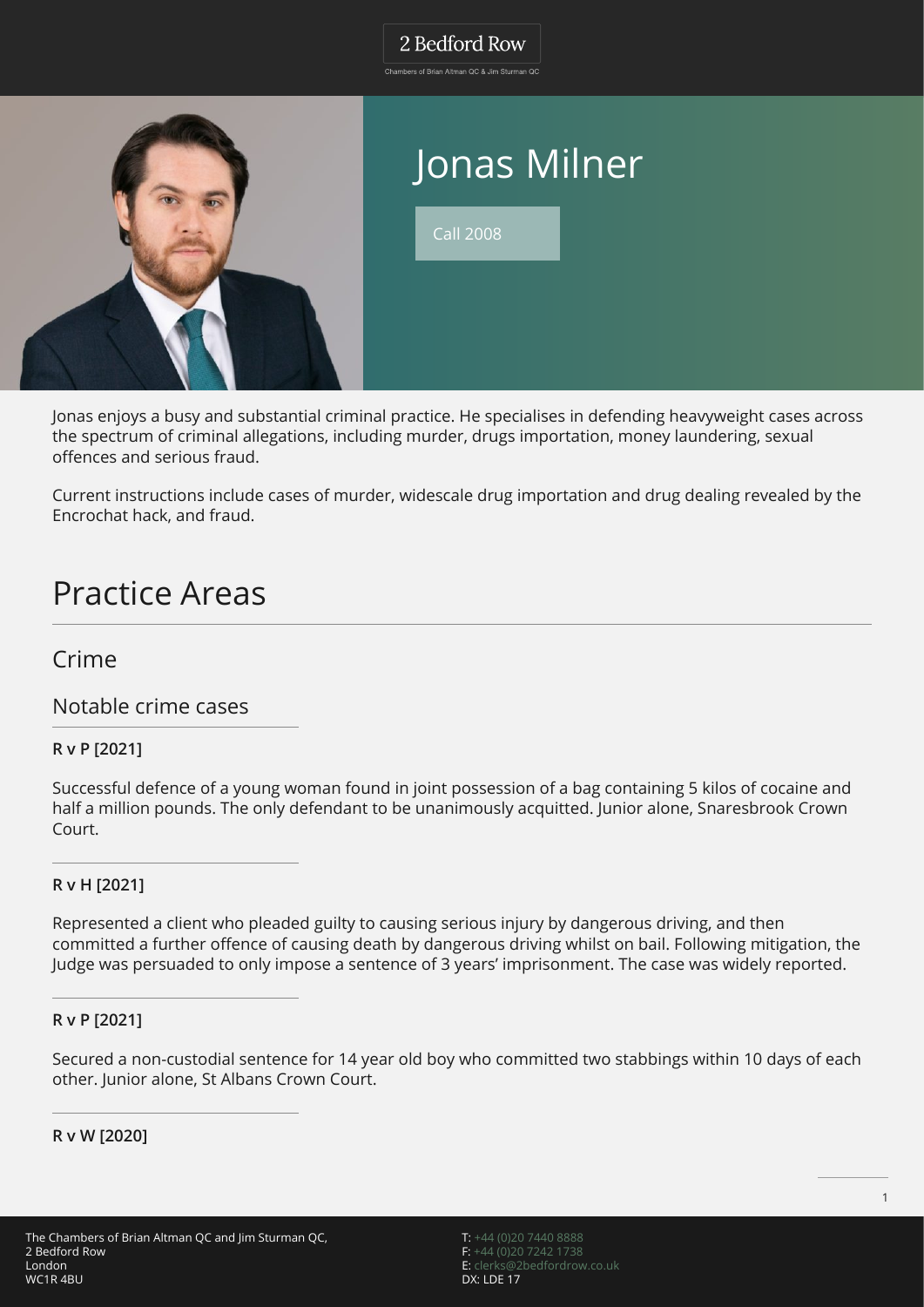2 Bedford Row

Chambers of Brian Altman QC & Jim Sturman QC

Successful defence of attempted murder where the victim was attacked with a baseball bat, resulting in severe brain injury. Led junior, Old Bailey.

### **R v O [2019]**

Successful defence in multi-kilo drugs conspiracy. The case involved encrochat evidence, allegations of Police misconduct, and a "drugs line" supplying many kilos of cocaine between the north and south of England. Led Junior, Kingston Crown Court.

### **R v P [2018]**

Successfully defendant lady accused of being "the banker" for gang who used drones to fly cannabis and spice into various prisons around London. Having heard Jonas' cross-examination of the financial investigator, the Judge invited the prosecution to review the case against his client. The prosecution then discontinued the case against Jonas' client. Junior alone, Blackfriars Crown Court.

### **R v T [2016]**

Successful defence in a gang murder trial, involving complex partial DNA evidence and glass fragment evidence. Only defendant to be acquitted. Led junior, Old Bailey.

# Fraud

Notable fraud cases

### **R v T [2021]**

Multi-million pound conspiracy to defraud HMRC and money laundering, involving the fraudulent evasion of duty due on imported alcohol. Following an 8-week trial involving complicated issues of law, unanimously acquitted. Junior alone, Southwark Crown Court.

#### **R v L [2018]**

Successfully defended a convicted murderer accused of embezzling funds from his victim's accounts, whilst also defrauding the relevant banks. Following a successful submission of no case to answer, the Defendant was acquitted. Led junior, Guildford Crown Court.

#### **R v W [2016]**

Appeared in notorious case involving robbery of "priceless" Chinese artefacts from the Fitzwilliam Museum in Cambridge. The case was widely reported. Led Junior, Birmingham Crown Court.

#### **R v W [2014]**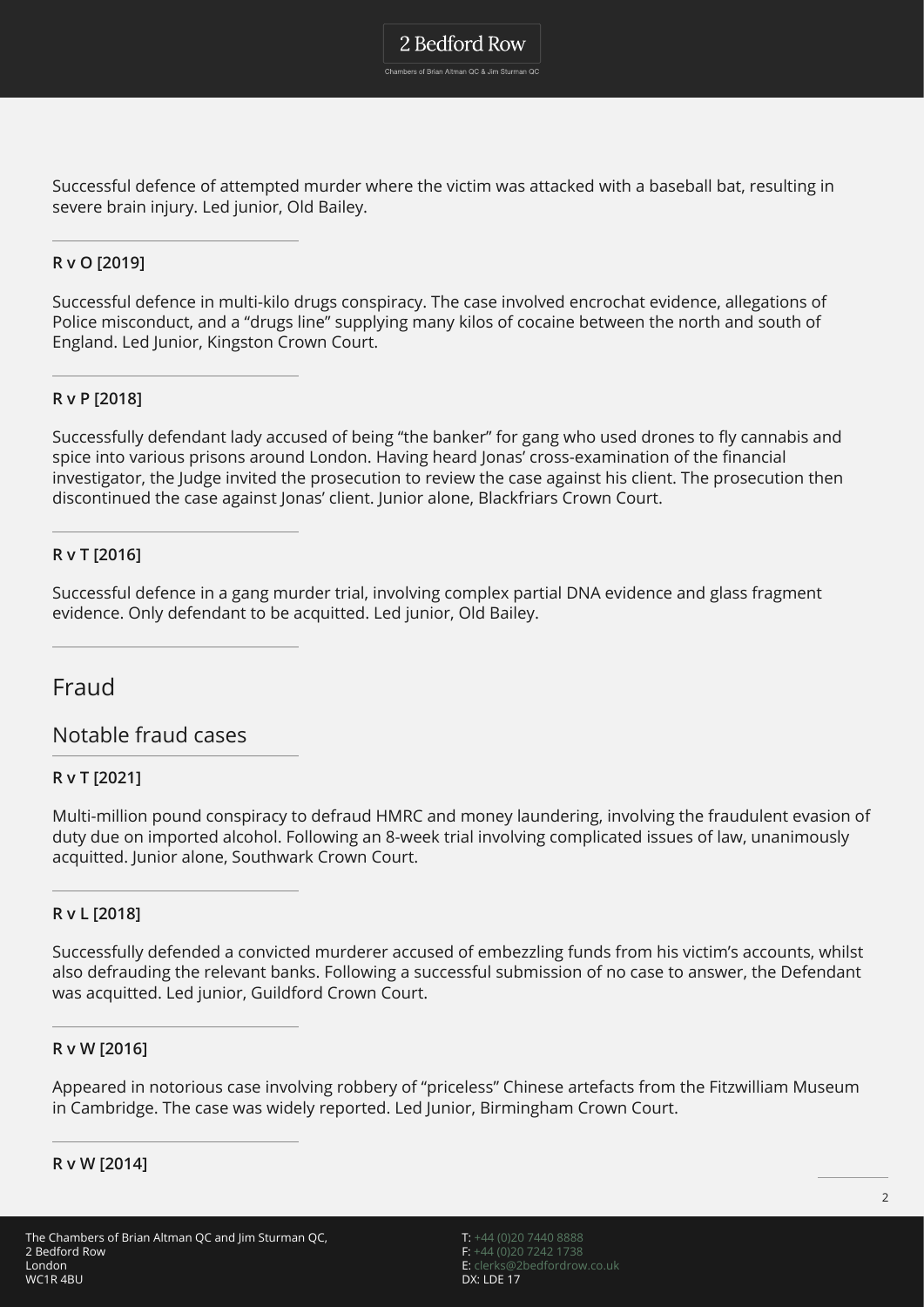Appeared for the defence in notorious murder trial involving a "stray bullet" shooting outside the Woody's Grill in Kilburn. The case was widely reported. Old Bailey, led Junior.

# Health & Safety

Notable health & safety cases

## **Welwyn BC v S (Company) & GS (Director)**

Advised and appeared on behalf of both a company and its director initially charged with 120 separate allegations of fire safety regulations. Following representations made to the prosecution only 13 of these allegations were proceeded with, and none of them against the Director of the company, who was granted a defence costs order having had no evidence offered against him.

# Murder & Manslaughter

# Notable murder & manslaughter cases

#### **R v Q**

Appeared as a led junior in a 5-week conspiracy to murder and conspiracy to cause grievous bodily harm trial. Defendant was acquitted of conspiracy to murder. Following a conviction for conspiracy to cause grievous bodily harm, an appeal was lodged and the Court of Appeal quashed the guilty verdict and ordered a re-trial.

#### **Re JO**

Appeared pro bono at the Coroner's Court on behalf of a family whose child had fallen to her death from an unsecured council flat window.

# Road Traffic

Driving offences are a speciality, with Jonas frequently advising in conference and appearing at Court in order to ensure the retention of driving licences for his clients. He has an exceptional record of success in such cases.

# Serious Sexual Offences

## Notable serious sexual offences cases

**University v M [2021]**